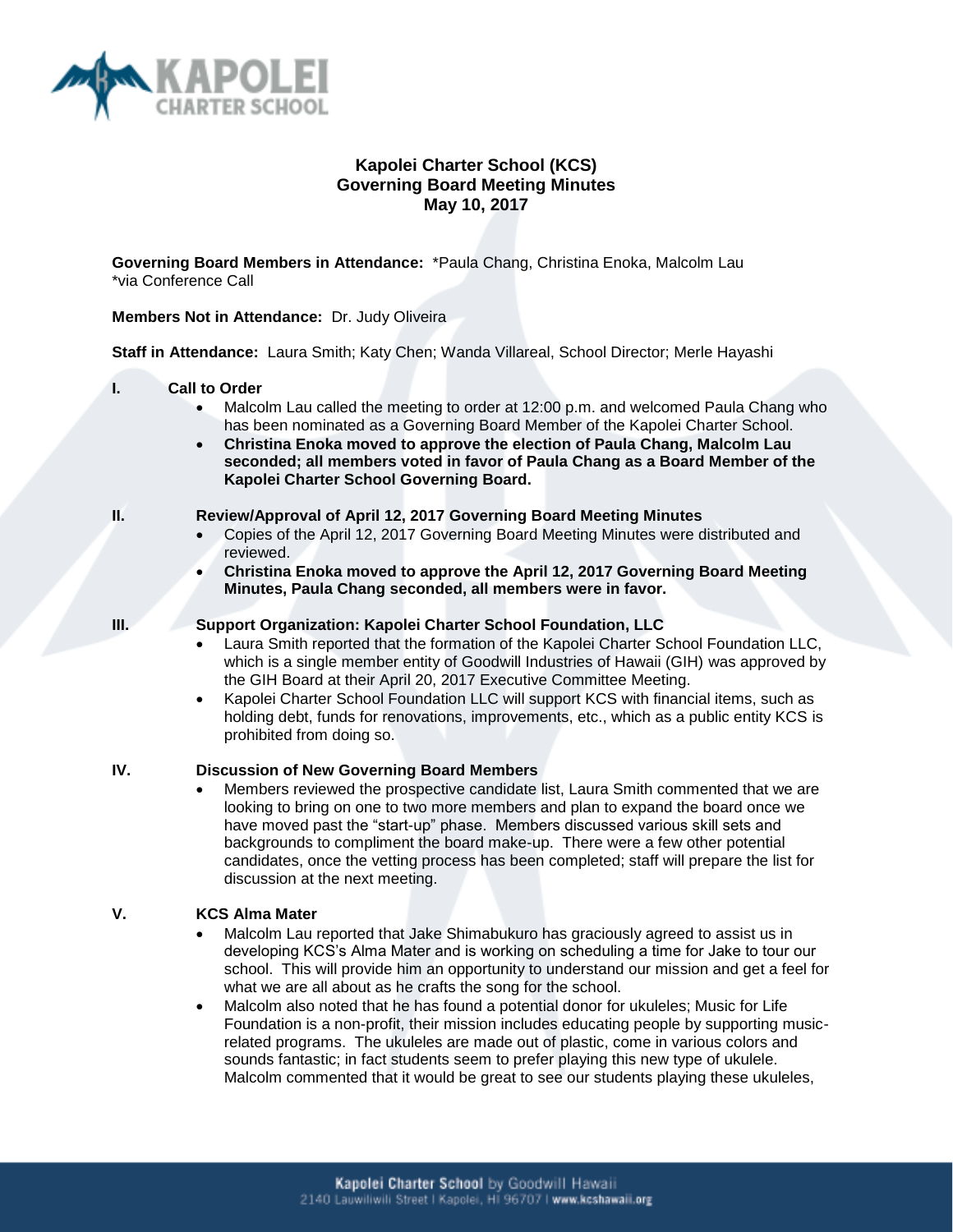Kapolei Charter School Governing Board Meeting Minutes May 10, 2017 Page 2 of 4

> while singing the Ala Mater. Members were in agreement to pursue this opportunity further.

# **VI. Update of Pre-Opening Criteria**

- Katy Chen reviewed the distributed Pre-Opening Requirements list noting that we have made some significant progress. The lease agreement and school policies have been submitted to the AG for review, however we awaiting AG approval before we can upload (via Epicenter) those documents to the Charter School Commission. However, we have uploaded a number of the other required documents to meet the May  $1<sup>st</sup>$  deadline.
- The facility requirements are being met; we have our zoning clearance letter, and the initial fire inspection has been completed, we were advised to add additional "Exit" signs which we are in process of doing. Once that is completed they will return to issue our completed inspection report. And as discussed at a previous meeting, since the facility is relatively new and contains no asbestos (as none was used during construction) we have submitted a letter from the project engineer stating that no asbestos was used in construction of the building, hopefully this will satisfy the asbestos inspection requirement, and will help us to avoid that costly expense.
- The enrollment period has started and while we are busy enrolling students; at the last Commission Meeting they asked about our "breakeven point" in terms of the minimum number of student enrollments required to operate the school, should we not achieve the maximum of 100 students. Our breakeven point is 40 students, and although we have not yet reached that target, Wanda Villareal will talk more in depth about our enrollment numbers and strategies during her report.

## **VII. Report by the proposed Head of School** Wanda Villareal updated members on the following:

- Pre-Opening Activities
	- o KCS Opening team continues to meet and ensure all pre-opening tasks are completed and accepted by the SPCSC which will allow the school to open.
	- o Items for May include:
		- 1. Charter School Commission
		- 2. KCS board formation and adoption of various documents.
		- 3. Revision of occupancy certificate submitted C&C of HNL to operate as a school.
		- 4. Branding work by Osaki Creative to include student/staff t-shirts.
- Charter School Commission Items
	- o Katy Chen presented at the April 24, 2017 Commission Board Meeting on our progress with all pre-opening activity. The board members had some concerns about enrollment and the policies and procedures that are due on April 28, 2017. KCS reported that these items are with the AG's office for approval. We also have 22 policies and procedures that are due this month.
	- $\circ$  The commission conducted a preliminary site visit on April 19, 2017, they reviewed the organizational performance framework school site protocols.
- Administrative Operations and Personnel
	- o Enrollment Census: FY2017-2018 approved to enroll 100 students in grade 9. Application forms are posted on the KCS website. Potential students are encouraged to submit their applications. Since the April 21, 2017 date is passed, we are able to enroll student immediately.
	- o We currently have 18 student enrolled.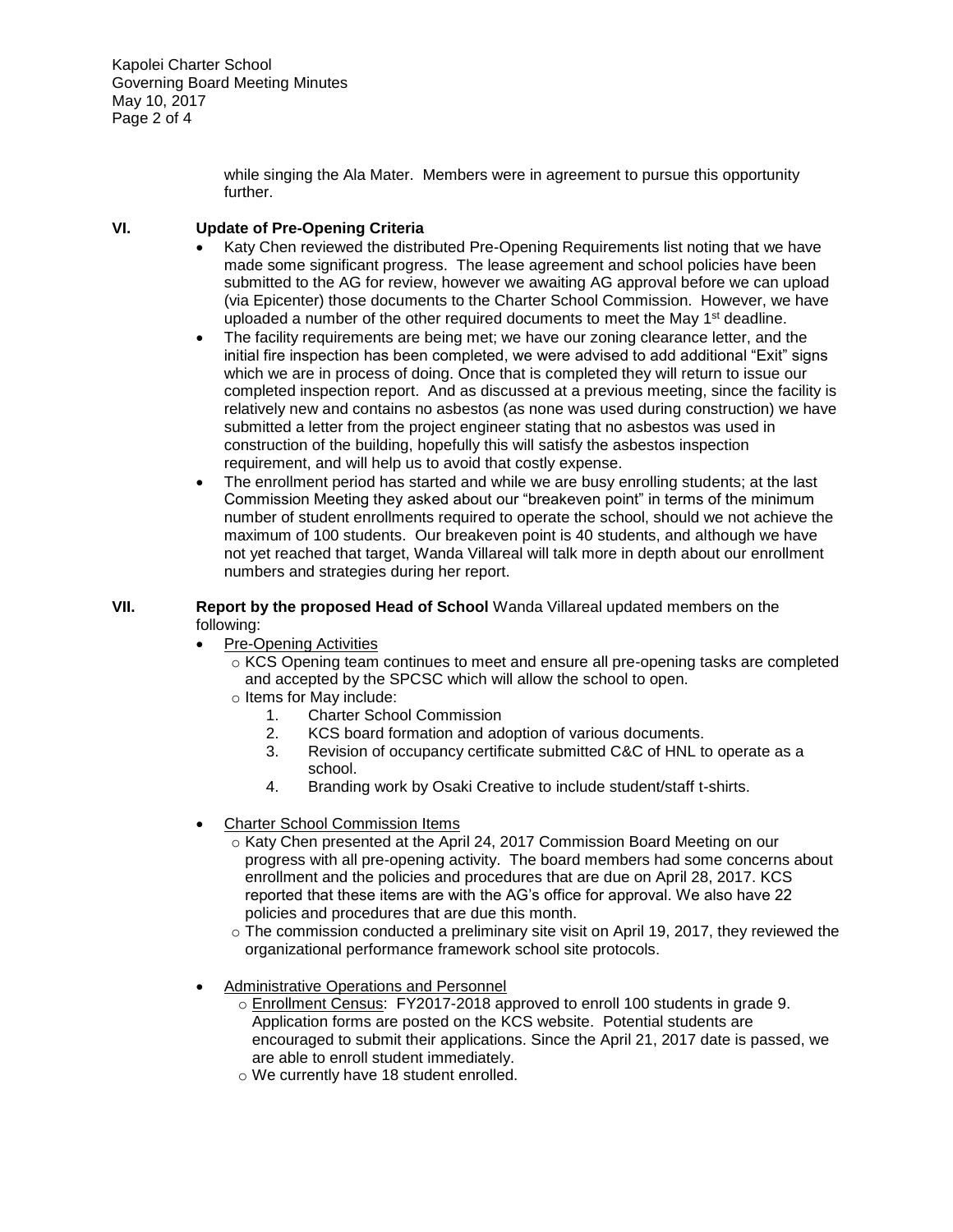Kapolei Charter School Governing Board Meeting Minutes May 10, 2017 Page 3 of 4

- Admission and Enrollment Activities:
	- o Marketing Plan
		- West Oahu Means Business event, Midweek West, Westside Stories (May issue), Radio ads on Hawaiian 105 KINE and Krater 96.3)
	- o Social Media
	- o Planned Open House for May 5th, 7th, and 25th
	- o Enrollment Packet completed
	- o Student Records (Recommend to test the DOE's system Infinity Campus. IT is working on the system to see if it's a good fit.)
	- o Orientation
- Hiring Activities
	- o Interviewed 2 top candidates for office manager/registrar. Position is on hold until we increase enrollment.
	- o Completed second rounds of teacher interviews covering all the core subjects. Final decisions will be made by May 12, 2017.
	- o Follow all union guidelines.
- Administrative
	- o Policies and Procedures for all listed in Epicenter
	- o Parent Handbook
	- o Teacher/student Handbook
	- o Payroll
	- o Facility
	- o Food Service
	- o Transportation
- Assessments, Curriculum, and Resources
	- o Met with Walter Kahumoku (Formerly curriculum expert at Kamehameha schools) and will be setting up a meeting to discuss curriculum once the teachers are set.
	- $\circ$  Kahoiwai's Director will provide curriculum support for KCS by the way of our two employees who are currently in his teaching certificate program for Math and Social Studies.
	- o GEI provided resources for life coaching framework and curriculum support.
- Financial and Budget:
	- $\circ$  Due to the low enrollment activity, KCS will be prepared to submit a breakeven budget that will allow the school to open operate with a student enrollment of at least 40 students. We will continue to review budget and will make the necessary adjustments. In addition to a per pupil fee, we are still researching additional funding resources.
	- o Members discussed at length additional enrollment strategies, such as reposting KCS posts on their company's Facebook and Instagram accounts to help spread the information to as many channels as possible, as it is critical that we show substantial gains on the enrollment numbers over the next month.
	- $\circ$  On behalf of KCS, GIH has been approved for a \$75,000 grant from the H.K.L.Castle foundation. Funding includes; year 0 personnel costs and training.
	- o Staffing: We are still working on the process/clarification to bring staff on board prior to school opening. The charter school contract allows KCS only to hire independent contractors until we have satisfied the pre-opening requirements.